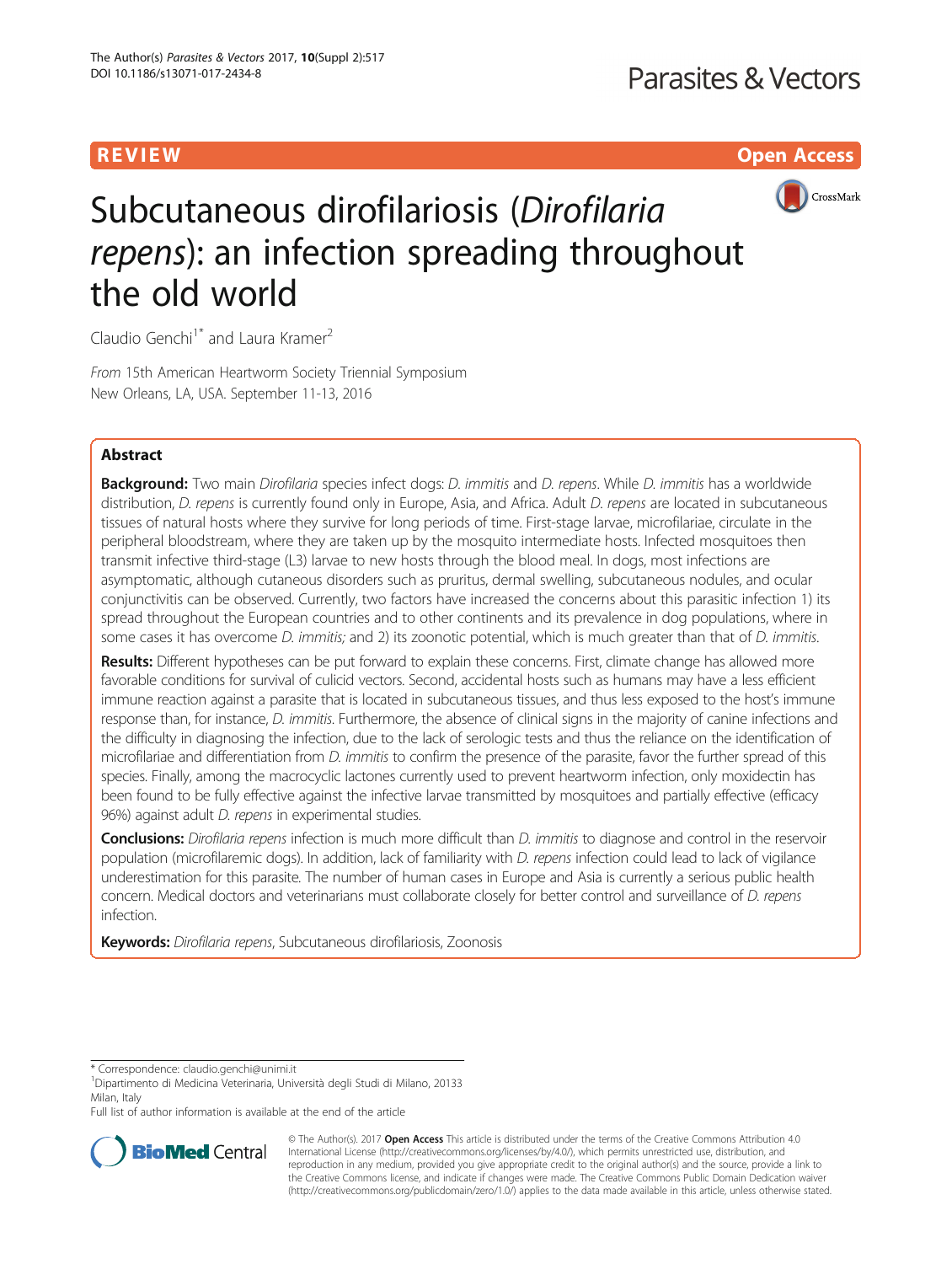## Background

Dirofilarial infections are vector-borne parasitic diseases mainly of dogs, cats, and wild carnivores caused by Dirofilaria (Noctiella) repens and D. immitis. D. repens is endemic in many countries of the Old World but has not yet been found in the Americas (reports from Brazil and Peru [[1, 2\]](#page-3-0) are doubtful and need confirmation), while D. immitis infections have a worldwide distribution [\[3\]](#page-3-0). The two parasites were confused for many years and it was assumed that D. immitis worms could be found both in the pulmonary artery and in subcutaneous tissues. In 1910, Bonvicini [[4\]](#page-3-0), an Italian scientist, while studying the effect of essential turpentine oil against what he supposed were heartworms, recovered some adult worms from subcutaneous tissues of a necropsied dog and sent them to Raillet and Henry in Lyon (France), who subsequently described and named the species D. repens [[5\]](#page-3-0). Nonetheless, the first observation of D. repens was probably from a human being. In 1566, a Portuguese medical doctor, Amato Lusitano, reported in his Curationum Medicinalium Centuriae: "puella trima … per oculi internam partem, quam angulum magnum appellamus, a jumbrici cuiusdamcaput appere coepis…" (in a three-year-old girl, suddenly it started to appear in the area we call big angle of the eye the tip of one worm which sometimes are sited in the eye making its opacity) [[6](#page-3-0)].

D. repens has a long pre-patent period (170–238 days) [[7\]](#page-3-0), although in a recent experimental study the first microfilariae were found in the bloodstream on day 164 post infection [\[8](#page-3-0)]. Infective larvae migrate throughout the subcutaneous tissue and muscular connective fasciae, where they develop to the adult stage and reside permanently. Adult worms and microfilariae are longliving parasites in their natural hosts (about 4 years). The parasite, like other filarioids, harbors an endosymbiont bacterium (Wolbachia) that plays a significant role in desensitization of host innate immunity, assuring the worms' long-term survival [[9](#page-3-0)]. Interestingly, no inflammatory reaction or connective tissue capsule surrounds the living parasite, which can be seen moving actively under the connective serous layers [[8](#page-3-0), [10](#page-3-0)]. In most cases, including experimental infections, the infection goes unnoticed (no clinical signs) [\[8](#page-3-0), [10\]](#page-3-0). Occasionally, cutaneous disorders such as pruritus, dermal swelling, subcutaneous nodules containing the parasite, and ocular conjunctivitis can be observed [\[11\]](#page-3-0). Allergic reactions likely due to microfilaria sensitization and Wolbachiamediated inflammatory reactions in severe infections have been reported [[12](#page-3-0)]. In these cases, circulating microfilariae often are absent.

### Canine infections

Infected dogs are the main reservoir of D. repens infection as they frequently have microfilariae in the peripheral blood. Since the early 1900s, canine D. repens infection has been reported as endemic in central and southern Italy and in other southern European countries, such as France, Greece, and the former Yugoslavia [[13](#page-3-0)]. Several factors have contributed to the spread of canine D. repens infection. The introduction of the Pet Travel Scheme in 2000 allowed easier movement of companion animals throughout the European Union [[14](#page-3-0)]. Rising temperatures have resulted in the spread throughout Europe of the Asian tiger mosquito (Aedes albopictus) and other competent vector species such as Ae. koreicus [[15](#page-3-0)]. Currently new endemic areas have been identified and confirmed in Austria, Czech Republic, Germany, Hungary, Poland, Russia, Ukraine, Slovakia, Turkey, and the Balkan Peninsula (Albania, Bosnia, Bulgaria, Croatia, Greece, Macedonia, Romania, Serbia) [[16](#page-3-0)–[19](#page-4-0)]. It is noteworthy that in several eastern European countries D. repens prevalence is higher than D. immitis: for example, in Romania, where the heartworm prevalence ranges 02% to 2% and the D. repens prevalence range is from 7% to 20% [[20](#page-4-0)–[22\]](#page-4-0).

#### Human infections

Humans can be accidental hosts for both D. immitis and D. repens. Comparing the data of zoonotic infections caused by D. immitis in the United States and Japan with that observed in Europe in recent years, however, the figures are surprisingly different. Approximately 110 human cases of *D. immitis* have been reported in the US in the last 50 years [\[23, 24](#page-4-0)] and 277 cases in the last 39 years in Japan [[25](#page-4-0)], while in Europe about 25 cases have been reported in the last 37 years [\[26](#page-4-0)–[28\]](#page-4-0). It is noteworthy that the prevalence of canine heartworm infection in endemic areas of the US, Japan, and Europe is essentially the same (12% to 60% in dogs not given preventives). For D. repens, more than 3500 human cases were reported in Europe from 1977 to 2016 [\[13](#page-3-0), [16,](#page-3-0) [29](#page-4-0)–[32\]](#page-4-0). Furthermore, three cases have been described in the US in individuals who acquired the infection during travel to Italy, Greece, and Africa [\[33](#page-4-0)–[35](#page-4-0)]. The question is why does *D. repens* have such a high zoonotic potential in comparison with D. immitis?

# Dirofilaria immitis vs Dirofilaria repens: Why such a difference in the prevalence of human infections?

Currently, there is no evidence indicating the existence of a more virulent *D. immitis* strain in the Americas than in Europe, although recently genetic differences have been observed in worms from human ocular infections both in the Americas and Europe [[36, 37\]](#page-4-0), suggesting the existence of a closely related species of Dirofilaria [\[38\]](#page-4-0). Concerning D. repens, while a clear genetic difference has been found among D. repens–like worms from Asia (India and Thailand) and between the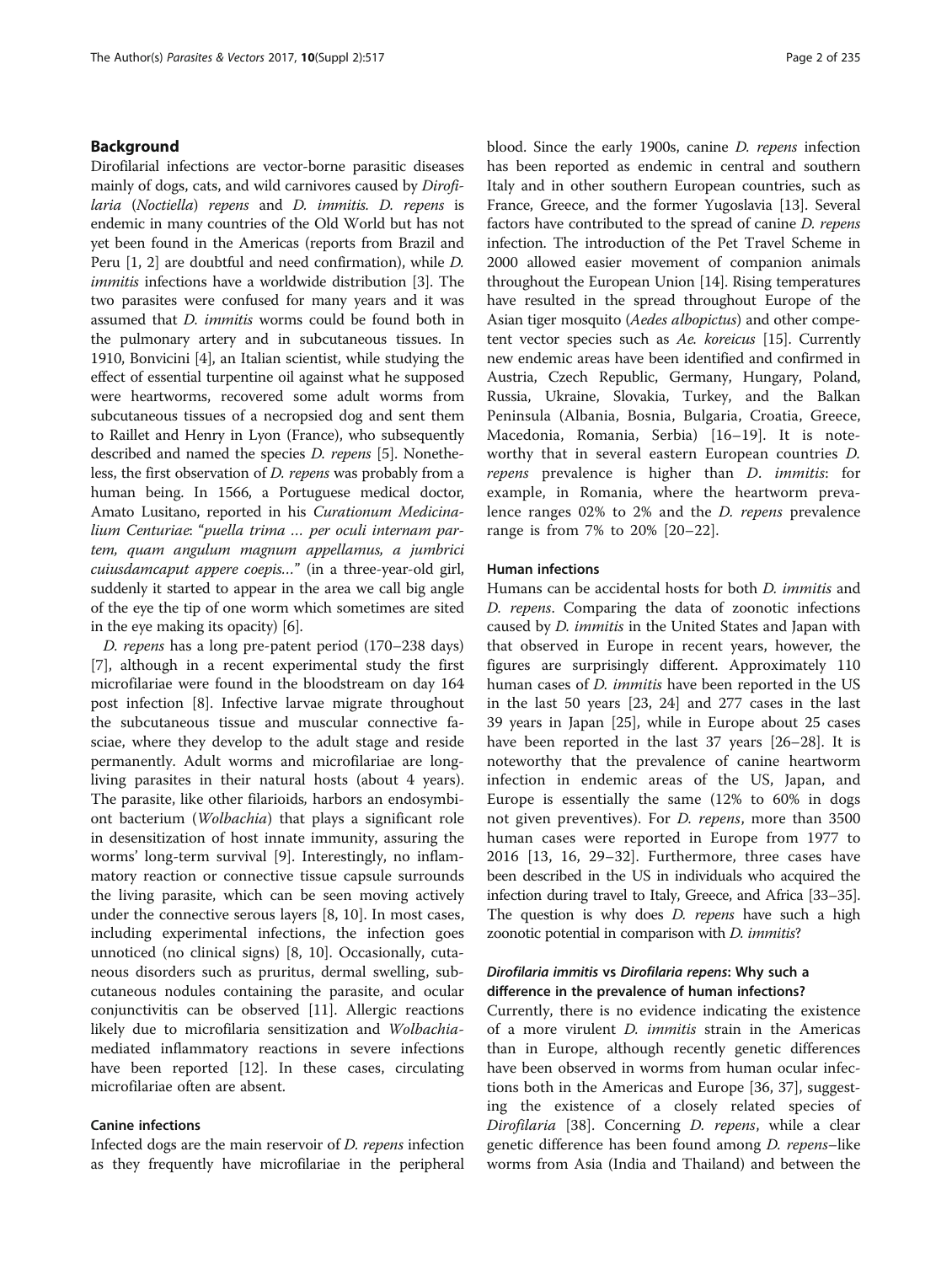Asian and the European samples, the genetic variability within the European samples is rather low [\[39\]](#page-4-0).

One hypothesis to justify such a difference in the zoonotic potential between the two species could be a consequence of an unidentified factor related to the vector. Both D. immitis and D. repens, however, are able to grow in the same mosquito species and at the same temperature and humidity under laboratory conditions. In addition, both species have the same developmental time from the microfilarial stage to the infective larva [\[7](#page-3-0), [17\]](#page-3-0). Recently, D. repens larvae have been identified in Anopheles maculipennis and Aedes vexans from Slovakia and Austria [[40, 41](#page-4-0)] and both D. immitis and D. repens in Culex pipiens from Germany and Italy [[42](#page-4-0), [43\]](#page-4-0). These mosquito species are well known as competent vectors for D. immitis [[42\]](#page-4-0). Therefore, other factors must play a role in the difference in the risk of zoonotic infections between the two species.

In humans, once D. repens infective larvae are transmitted by an infected mosquito, in most cases the parasite is found in subcutaneous nodules or in the ocular conjunctiva, apparently near the points of infected mosquito bites [\[13](#page-3-0)], although some lung and tumor-like infections have been reported [\[44](#page-4-0)–[46\]](#page-4-0). In most cases, the parasite is not able to develop to the sexually mature adult stage and infection is characterized by the presence of pre-adult worms, although at least four cases of microfilaremic zoonotic infections have been reported in Europe and Asia [[16,](#page-3-0) [47](#page-4-0)]. We can hypothesize that it is much easier for a parasite located in subcutaneous tissues to escape the natural resistance (immune response) of unusual hosts, such as humans, than for D. immitis larvae that migrate within deep tissues where they could be killed by the immune system of the host [\[48](#page-4-0)].

Most canine D. repens infections are subclinical or the clinical signs are nonspecific, and most infections go undiagnosed. Furthermore, while several antigen test kits with high sensitivity and specificity are available for the serologic diagnosis of heartworm infection, no serologic test is available for D. repens. This also makes the diagnosis of occult infections, despite clinical suspicion, nearly impossible [[49\]](#page-4-0). It is noteworthy that the lack of cross-reaction between D. repens and D. immitis [\[50](#page-4-0)] is due to the localization of the two parasites (subcutis and bloodstream, respectively) rather than to the specificity of the tests. The heat treatment of serum recently suggested to increase the test sensitivity [\[51](#page-4-0)] may increase the risk of cross-reactions between the two Dirofilaria species [[52\]](#page-4-0). Examination of the blood for circulating microfilariae is strongly suggested for both Dirofilaria infections, but this is the *only* method of *D. repens* diagnosis. Many veterinarians, however, are not familiar with the Knott test, which allows for visualization and

identification of microfilariae, particularly those in areas where the parasite has only been recently introduced.

#### Prevention and adulticide treatment

The efficacy of the macrocyclic lactones (ML) currently used to prevent *D. immitis* patent infections (ivermectin, milbemycin oxime, moxidectin, and selamectin) was assessed in several experimental laboratory studies and in field studies [\[3](#page-3-0)] and all were considered fully effective until the emergence of ML resistance in the United States [\[53](#page-4-0)]. No report of resistance has yet been published in Europe. Preventive efficacy against D. repens has been evaluated only for the oral ivermectin formulation at 6 μg/kg and 12 μg/kg [\[54](#page-4-0)] and both the injectable moxidectin formulation at 0.17 mg/kg and the topical moxidectin formulation at 2.5 mg/kg (in combination with imidacloprid) in experimental studies [\[10](#page-3-0), [55](#page-4-0)]. Both moxidectin formulations showed full efficacy (100%) while ivermectin showed an efficacy of 87% to 93% [\[53\]](#page-4-0). Furthermore, most ML currently used to prevent dirofilarial infections are not fully efficacious against D. repens microfilariae; only moxidectin has been approved as a microfilaricidal agent and it must be administered in four monthly doses [[56\]](#page-4-0).

Against the adult stages of D. repens, the efficacy of melarsomine dihydrochloride currently used against D. immitis patent infections is doubtful. There is only one report of an effective treatment obtained with melarsomine plus doramectin in a dog naturally infected with D. repens [\[57](#page-4-0)], but the data was never confirmed and no efficacy was found in previous clinical studies (Genchi et al., 1996, unpublished). Recently, good adulticidal efficacy (96%) was found in experimentally infected dogs treated monthly for 6 months with moxidectin 2.5 mg/kg body weight (plus imidacloprid 10 mg/kg body weight) [[8\]](#page-3-0).

There are several reasons that might explain the difference in efficacy between avermectins and milbemycins. Moxidectin is more lipophilic in nature than ivermectin and it is stored in the fat, which may act as a drug reservoir. Compared with ivermectin, moxidectin has a higher distribution volume and a longer half-life elimination. This may facilitate its distribution from the bloodstream to different tissues and longer residence time for the drug in the body [[58](#page-4-0), [59](#page-4-0)]. Furthermore, the recommended dose rate of moxidectin against D. immitis infective larvae is 3 μg/kg vs 6 μg/kg of ivermectin [\[3](#page-3-0)]. Finally, D. repens larval stages and adult worms reside in the subcutaneous tissues, which are rich in fat and connective tissue.

Therefore, the higher lipophilic nature of moxidectin is probably the reason for the full efficacy observed in the studies. Furthermore, P-glycoprotein (P-gp) is a membrane protein belonging to the superfamily of the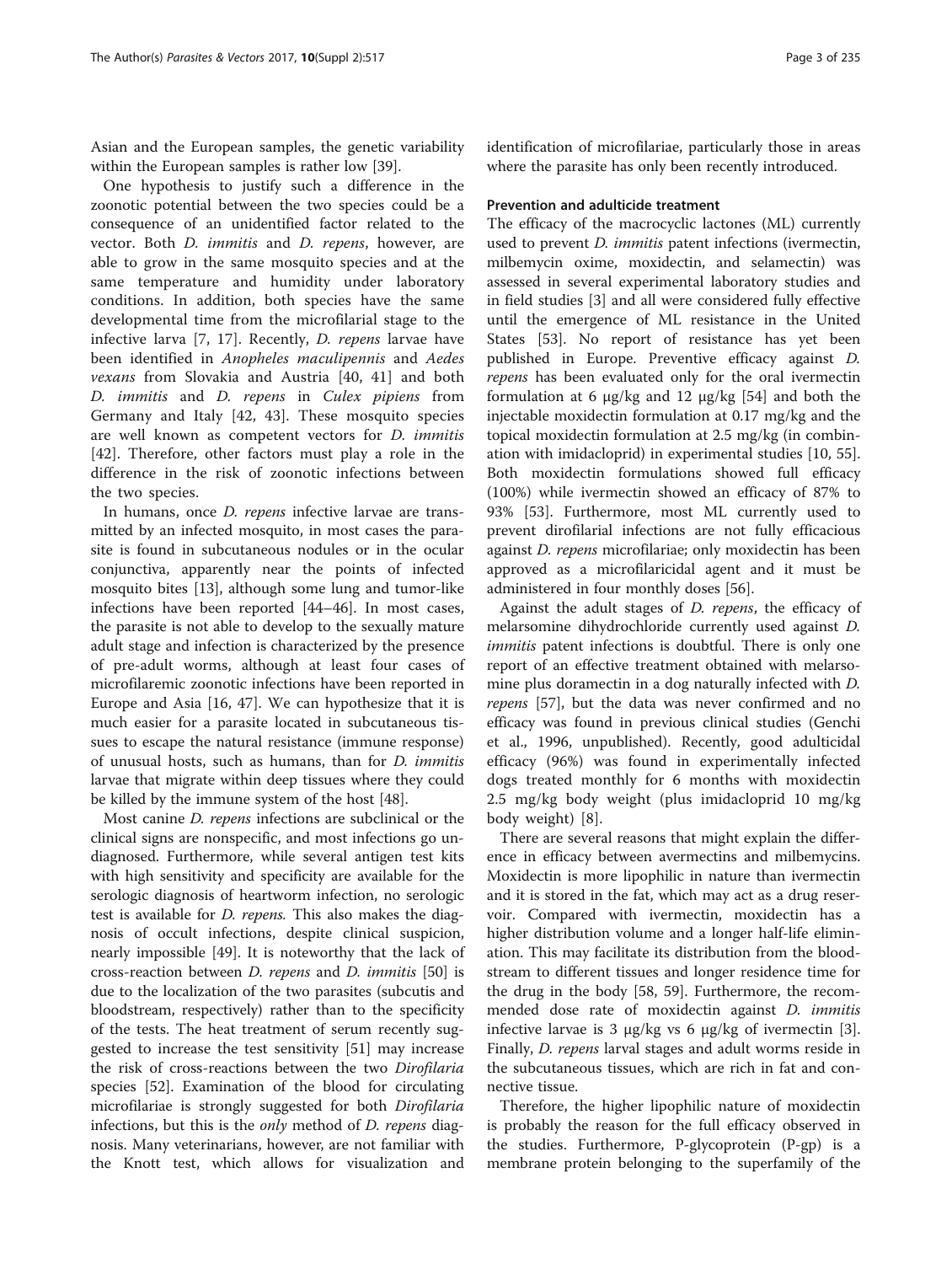<span id="page-3-0"></span>ATP-binding cassette (ABC) transporters and exerts a potent action vs drug disposition. Moxidectin toxicity depends to a lesser extent on P-gp activity compared with ivermectin (moxidectin seems to be a weaker substrate inhibitor of P-gp than ivermectin [\[60](#page-4-0)]). This may explain the higher recommended dose rate of moxidectin vs ivermectin in dogs (eg, 2.5 mg/kg for moxidectin and 6 μg/kg for ivermectin), which therefore makes the spectrum of efficacy of this ML broader.

# Conclusions

For all the reasons discussed in this article, D. repens infection is much more difficult than D. immitis to diagnose and control in the reservoir population (microfilaremic dogs). If the spread of *D. repens* continues, it is certainly possible that it could be introduced in the United States by translocation of infected dogs. In addition, while veterinarians and pet owners are aware of D. immitis infection [\[61\]](#page-5-0), lack of familiarity with D. repens infection could lead to lack of vigilance underestimation for this parasite.

The number of human cases in Europe and Asia is currently a serious public health concern. On the other hand, we cannot exclude the possibility that the high zoonotic impact of D. repens is not merely a reflection of the more "visible" clinical signs in humans, eg, subcutaneous nodules and conjunctival and subconjunctival infections, which are easier to diagnose than D. immitis lung infections. Nonetheless, medical doctors and veterinarians must collaborate closely for better control and surveillance of *D. repens* infection. In the Ukraine, reporting cases of dirofilariosis has been mandatory since 1975, and the disease was included in the national surveillance system for notifiable diseases [\[31\]](#page-4-0). Guidelines for the control and treatment of D. repens infections can be found in the ESCCAP Guideline 5 [\[62\]](#page-5-0).

#### Abbreviations

ESCCAP: European Scientific Counsel Companion Animal Parasites; ML: Macrocyclic lactones

#### Acknowledgements

Not applicable.

#### Funding

The article's publication fee was funded by the American Heartworm Society.

#### Availability of data and materials

Not applicable.

#### About this supplement

This article has been published as part of Parasites and Vectors Volume 10 Supplement 2, 2017: Proceedings of the 15th American Heartworm Society Triennial Symposium 2016. The full contents of the supplement are available online at https://parasitesandvectors.biomedcentral.com/articles/supplements/ volume-10-supplement-2.

#### Authors' contributions

CG and LK have equally contributed to writing the article. Both authors have read and approved the final manuscript

#### Ethics approval and consent to participate Not applicable.

# Consent for publication

Not applicable.

#### Competing interests

The authors declare they have no competing interests.

#### Publisher's Note

Springer Nature remains neutral with regard to jurisdictional claims in published maps and institutional affiliations.

#### Author details

1 Dipartimento di Medicina Veterinaria, Università degli Studi di Milano, 20133 Milan, Italy. <sup>2</sup>Dipartimento di Scienze Medico Veterinarie, Università di Parma, Parma, Italy.

#### Published: 9 November 2017

#### References

- 1. Lent H, de Frietas JFT. Dirofilariose sub-cutanea dos cães no Brasil. Mem Inst Osvaldo Cruz. 1937;32:443–8.
- 2. López J, Valente-EcheverrÍa F, Carrasco M, Mercado R, Abarca K. Morphological and molecular identification of canine filariae in a semi-rural district of metropolitan region in Chile. Rev Chil Infectol 2012;29:284-289.
- 3. McCall JW, Genchi C, Kramer LH, Guerrero J, Venco L. Heartworm disease in animals and humans. Adv Parasitol. 2008; doi: [10.1016/S0065-308X\(08\)00204-2.](http://dx.doi.org/10.1016/S0065-308X(08)00204-2)
- 4. Bonvicini A. Di un caso di filariosi in un cane affetto da rogna demodettica. Il Modeno Zoiatra, Parte Scientifica. 1910;42:55. [in Italian]
- 5. Raillet A, Henry A. Remarques sur sujet de deux notes de MM. Bouche et Bernard. Bull Soc Path Exot. 1911;4:485–8. [in French]
- 6. Lusitano A. Curationum Medicinalium Centuria Septima. Venetiis apud Vincentium Valgresium curatio 63, 1566, p 106 [in Latin].
- 7. Webber WAF, Hawking F. Experimental maintenance of Dirofilaria repens and D. immitis in dogs. Exp Parasitol. 1955;4:143–64.
- 8. Petry G, Genchi M, Schmidt H, Schaper R, Lawrenz B, Genchi C. Evaluation of the adulticidal efficacy of imidacloprid 10%/moxidectin 2.5% (w/v) spot-on (advocate, advantage multi) against Dirofilaria repens in experimentally infected dogs. Parasitol Res. 2015; doi: [10.1007/s00436-015-4519-7.](http://dx.doi.org/10.1007/s00436-015-4519-7.)
- Genchi C, Kramer LH, Sassera D, Bandi C. Wolbachia and its implications for the immunopathology of filariosis. Endocr Metab Immune Disord Drug Targets. 2012;12:53–6.
- 10. Genchi M, Pengo G, Genchi C. Efficacy of moxidectin microsphere sustained release formulation for the prevention of subcutaneous filarial (Dirofilaria repens) infection in dogs. Vet Parasitol. 2010; doi:[10.1016/j.vetpar.2010.01.034.](http://dx.doi.org/10.1016/j.vetpar.2010.01.034.)
- 11. Albanese F, Abramo F, Braglia C, Caporali C, Venco L, Vercelli A, Ghibaudo G, Leone F, Carrani F, Giannelli A, Otranto D. Nodular lesions due to infestation by Dirofilaria repens in dogs from Italy. Vet Dermatol. 2013; doi: [10.1111/](http://dx.doi.org/10.1111/vde.12009.) [vde.12009.](http://dx.doi.org/10.1111/vde.12009.)
- 12. Rocconi F, Di Tommaso M, Traversa D, Palmieri C, Pampurini F, Boari A. Allergic dermatitis by Dirofilaria repens in a dog: clinical picture and treatment. Parasitol Res. 2012; doi: [10.1007/s00436-012-2833-x.](http://dx.doi.org/10.1007/s00436-012-2833-x.)
- 13. Pampiglione S, Canestri-Trotti G, Rivasi F. Human dirofilariasis due to Dirofilaria (Nochtiella) repens: a review of world literature. Parassitologia. 1995;37:149–93.
- 14. Trotz-Williams LA, Trees AJ. Systematic review of the distribution of the major vector-borne parasitic infections in dogs and cats in Europe. Vet Rec. 2003;152:97–105.
- 15. Montarsi F, Ciocchetta S, Devine G, Ravagnan S, Mutinelli F, Frangipane di Regalbono A, Otranto D, Capelli G. Development of Dirofilaria immitis within the mosquito Aedes (Finlaya) koreicus, a new invasive species for Europe Parasit Vectors. 2015; doi: [10.1186/s13071-015-0800-y.](http://dx.doi.org/10.1186/s13071-015-0800-y.)
- 16. Genchi C, Kramer LH, Rivasi F. Dirofilarial infections in Europe. Vector Borne Zoon Dis. 2011; doi: [10.1089/vbz.2010.0247](http://dx.doi.org/10.1089/vbz.2010.0247).
- 17. Genchi C, Mortarino M, Rinaldi L, Cringoli G, Traldi G, Genchi M. Changing climate and changing vector-borne disease distribution: the example of Dirofilaria in Europe. Vet Parasitol. 2011; doi: [10.1016/j.vetpar.2011.01.012.](http://dx.doi.org/10.1016/j.vetpar.2011.01.012.)
- 18. Sassnau R, Daugschies A, Lendner M, Genchi C. Climate suitability for the transmission of Dirofilaria immitis and D. repens in Germany. Vet Parasitol. 2014; doi: [10.1016/j.vetpar.2014.06.034.](http://dx.doi.org/10.1016/j.vetpar.2014.06.034.)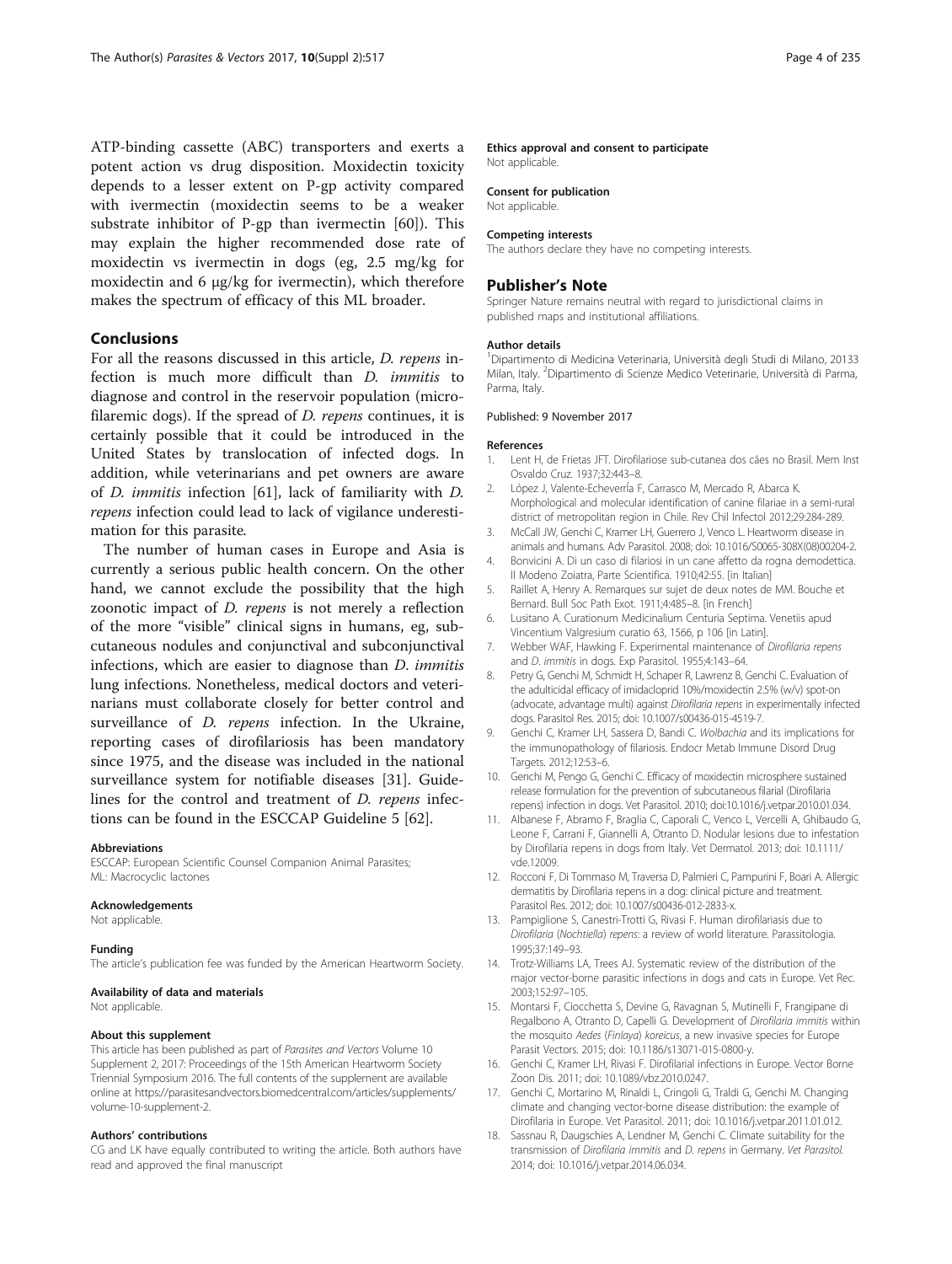- <span id="page-4-0"></span>19. Tasić-Otašević SA, Trenkić Božinović MS, Gabrielli SV, Genchi C. Canine and human Dirofilaria infections in the Balkan Peninsula. Vet Parasitol. 2015; doi: [10.1016/j.vetpar.2015.02.016](http://dx.doi.org/10.1016/j.vetpar.2015.02.016).
- 20. Ilie MS, Imre K, Hotea I, Darabuş G. Survey of canine dirofilariosis from south-western Romania – preliminary results. In: Grandi G, Kramer L, Genchi C (Eds): 3rd European Dirofilaria Days. Parma, Italy, 2012, p 68, ISBN-13: 978–88– 903582-6-5.
- 21. Ciocan R, Mederle N, Jacsó O, Tánczos B, Fok É. Autochthonous cases of Dirofilaria in dogs from Timiş country (western part) Romania. Global J Med Res. 2013;13:29–34.
- 22. Ionică AM , Matei IA, Mircean V, Dumitrache MO, D'Amico G, Győrke A, Pantchev N, Annoscia G, Albrechtová K, Otranto D, Modrý D, Mihalca AD. Current surveys on the prevalence and distribution of Dirofilaria spp. and Acanthocheilonema reconditum infections in dogs in Romania. Parasitol Res. 2015;114:975–982. doi[:10.1007/s00436-014-4263-4.](http://dx.doi.org/10.1007/s00436-014-4263-4)
- 23. Theis JH. Public health aspects of dirofilariasis in the United States. Vet Parasitol. 2005;133:157–80.
- 24. Lee AC, Montgomery SP, Theis JH, Blagburn BL, Eberhard ML. Public health issues concerning the widespread distribution of canine heartworm disease. Trends Parasitol. 2010;26:168–73.
- 25. Akao N. Human dirofilariasis in Japan. Trop Med Health. 2011; doi: [10.2149/](http://dx.doi.org/10.2149/tmh.39-1-suppl_2-65.) [tmh.39-1-suppl\\_2-65.](http://dx.doi.org/10.2149/tmh.39-1-suppl_2-65.)
- 26. Avellis FO, Kramer LH, Mora P, Bartolino A, Benedetti P, Rivasi F. A case of human conjunctival dirofilariosis by Dirofilaria immitis in Italy. Vector Borne Zoonotic Dis. 2011; doi: [10.1089/vbz.2010.0067.](http://dx.doi.org/10.1089/vbz.2010.0067.)
- 27. Fossiac M, Million M, Mary C, Dales J-P, Souraud J-B, Piarroux, Parola P. Subcutaneous infection with Dirofilaria immitis nematode in human, France. Emerg Infect Dis. 2013; doi: [10.3201/eid1901.120281.](http://dx.doi.org/10.3201/eid1901.120281.)
- 28. Falidas E, Gourgiotis S, Ivopoulou O, Koutsogiannis I, Oikonomou C, Vlachos K, Villias C. Human subcutaneous dirofilariasis caused by Dirofilaria immitis in a Greek adult. J Infect Public Health. 2016; doi: [10.1016/j.jiph.2015.06.005.](http://dx.doi.org/10.1016/j.jiph.2015.06.005.)
- 29. Pampiglione S, Rivasi F. Human dirofilariasis due to Dirofilaria (Nochtiella) repens: an update of world literature from 1995 to 2000. Parassitologia. 2000;42:231–54.
- 30. Simón F, Siles-Lucas M, Morchón R, González-Miguel J, Mellado I, Carretón E, Montoya-Alonso JA. Human and animal dirofilariasis: the emergence of a zoonotic mosaic. Clin Microbiol Rev. 2012; doi: [10.1128/CMR.00012-12.](http://dx.doi.org/10.1128/CMR.00012-12.)
- 31. Sałamatin RV, Pavlikovska TM, Sagach OS, Nikolayenko SM, Kornyushin VV, Kharchenko VO, Masny A, Cielecka D, Konieczna-Sałamatin J, Conn DB, Golab E. Human dirofilariasis due to Dirofilaria repens in Ukraine, an emergent zoonosis: epidemiological report of 1465 cases. Acta Parasitol. 2013;58:592–8.
- 32. Fuehrer HP, Auer H, Leschnik M, Silbermayr K, Duscher G, Joachim A. Dirofilaria in humans, dogs, and vectors in Austria (1978-2014)-From imported pathogens to the endemicity of Dirofilaria repens. PLoS Negl Trop Dis. 2016; doi: [10.1371/journal.pntd.0004547.](http://dx.doi.org/10.1371/journal.pntd.0004547.)
- 33. Gardiner CH, Oberdorfer CE, Reyes JE, Pinkus WH. Infection of man by Dirofilaria repens. Am J Trop Med Hyg. 1987;27:1279–81.
- 34. MacDougall LT, Magoon CC, Fritsche TR. Dirofilaria repens manifesting as a breast nodule. Diagnostic problems and epidemiologic considerations. Am J Clin Pathol. 1992;97:625–30.
- 35. Orihel TC, Helentjaris D, Alger J. Subcutaneous dirofilariosis: a simple inoculum, multiple worms. Am J Trop Med Hyg. 1997;56:452–5.
- 36. Otranto D, Diniz DG, Dantas-Torres F, Casiraghi M, de Almeida IN, de Almeida LN, dos Santos JN, Furtado AP, de Almeida Sobrinho EF, Bain O. Human intraocular filariasis caused by Dirofilaria sp. Nematode. Brazil. Emerg Infect Dis. 2011; doi: [10.3201/eid1705.100916.](http://dx.doi.org/10.3201/eid1705.100916.)
- 37. Rossi A, Peix Á, Pavlikovskaya T, Sagach O, Nikolaenko S, Chizh N, Kartashev V, Simón F, Siles-Lucas M. Genetic diversity of Dirofilaria spp. isolated from subcutaneous and ocular lesions of human patients in Ukraine. Acta Trop. 2015;142:1–4.
- 38. Dantas-Torres F, Otranto D. Dirofilariosis in the Americas: a more virulent Dirofilaria immitis? Parasit Vectors. 2013; doi: [10.1186/1756-3305-6-288.](http://dx.doi.org/10.1186/1756-3305-6-288.)
- 39. Yilmaz E, Fritzenwanker M, Pantchev N, Lendner M, Wongkamchai S, Otranto D, Kroidl I, Dennebaum M, Le TH, Anh Le T, Ramünke S, Schaper R, von Samson-Himmelstjerna G, Poppert S, Krücken J. The mitochondrial genomes of the zoonotic canine filarial parasites Dirofilaria (Nochtiella) repens and Candidatus Dirofilaria (Nochtiella) honkongensis provide evidence for presence of cryptic species. PLoS Negl Trop Dis. 2016; doi: [10.1371/journal.pntd.0005028.](http://dx.doi.org/10.1371/journal.pntd.0005028.)
- 40. Bocková E, Iglódyová A, Kočišová A. Potential mosquito (Diptera: Culicidae) vector of Dirofilaria repens and Dirofilaria immitis in urban areas of Eastern Slovakia. Parasitol Res. 2014; doi: [10.1007/s00436-014-4191-3.](http://dx.doi.org/10.1007/s00436-014-4191-3.)
- 41. Silbermayr K, Eigner B, Joachim A, Duscher GG, Seidel B, Allerberger F, Indra A, Hufnagl P, Fuehrer HP. Autochthonous Dirofilaria repens in Austria. Parasit Vectors. 2014; doi: [10.1186/1756-3305-7-226.](http://dx.doi.org/10.1186/1756-3305-7-226.)
- 42. Cancrini G, Magi M, Gabrielli S, Arispici M, Tolari F, Dell'Omodarme M, Prati MC. Natural vectors of dirofilariasis in rural and urban areas of the Tuscan region, central Italy. J Med Entomol. 2006;43:574–9.
- 43. Kronefeld M, Kampen H, Sassnau R, Werner D. Molecular detection of Dirofilaria immitis, Dirofilaria repens and Setaria tundra in mosquitoes from Germany. Parasit Vectors. 2014; doi: [10.1186/1756-3305-7-30.](http://dx.doi.org/10.1186/1756-3305-7-30.)
- 44. Rivasi F, Boldorini R, Criante P, Leutner M, Pampiglione S. Detection of Dirofilaria (Nochtiella) repens DNA by polymerase chain reaction in embedded paraffin tissues from two human pulmonary locations. APMIS. 2006;114:567–74.
- 45. Perret-Court A, Coulibaly B, Ranque S, Bouvier C, Lena G, Coze C, Verschuur A. Intradural dirofilariasis mimicking a Langerhans cell histiocytosis tumor. Pediatr Blood Cancer. 2009; doi: [10.1002/pbc.22114.](http://dx.doi.org/10.1002/pbc.22114.)
- 46. Leccia N, Patouraux S, Carpentier X, Boissy C, Del Giudice P, Parks S, Michiels JF, Ambrosetti D. Pseudo-tumor of the scrotum, a rare clinical presentation of dirofilariasis: a report of two autochthonous cases due to Dirofilaria repens. Pathol Glob Health. 2012; doi: [10.1179/2047773212Y.](http://dx.doi.org/10.1179/2047773212Y.0000000029.) [0000000029.](http://dx.doi.org/10.1179/2047773212Y.0000000029.)
- 47. Damle AS, Iravane Bajaj JA, Khaparkhuntikar MN, Maher GT, Patil RV. Microfilaria in human subcutaneous dirofilariasis: a case report. J Clin Diagn Res. 2014; doi: [10.7860/JCDR/2013/6886.](http://dx.doi.org/10.7860/JCDR/2013/6886.)
- 48. Brattig NW, Bazzocchi C, Kirschning CJ, Reiling N, Büttner DW, Ceciliani F, Geisinger F, Hochrein H, Ernst M, Wagner H, Bandi C, Hoerauf A. The major surface protein of Wolbachia endosymbionts in filarial nematodes elicits immune responses through TLR2 and TLR4. J Immunol. 2004;173:437–45.
- 49. Giori L, Garbagnoli V, Venco L, Genchi M, Bazzocchi C, Bertazzolo W. What is your diagnosis? Fine-needle aspirate from a subcutaneous mass in a dog. Mixed neutrophilic-eosinophilic inflammation with Dirofilaria fragments Vet Clin Pathol. 2010; doi: [10.1111/j.1939-165X.2009.00212.x.](http://dx.doi.org/10.1111/j.1939-165X.2009.00212.x.)
- 50. Genchi C, Solari Basani F, Bandi C, Di Sacco B, Venco L, Vezzoni A, Cancrini G. Factors influencing the spread of heartworms in Italy. In: Soll MD, Knight DH, editors. Proceedings of the heartworm symposium '95. Batavia, IL: American Heartworm Society; 1995. p. 65–71.
- 51. Little SE, Beall MJ, Bowman DD, Chandrashekar R, Stamaris J. Canine infection with Dirofilaria immitis, Borrelia burgdorferi, Anaplasma spp., and Ehrlichia spp. in the United States, 2010-2012 Parasit Vectors. 2014; doi: [10.1186/1756-3305-7-257.](http://dx.doi.org/10.1186/1756-3305-7-257.)
- 52. Ciucă L, Genchi M, Kramer L, Mangia C, Miron LD, Prete LD, Maurelli MP, Cringoli G, Rinaldi L. Heat treatment of serum samples from stray dogs naturally exposed to Dirofilaria immitis and Dirofilaria repens in Romania Vet Parasitol. 2016; doi: [10.1016/j.vetpar.2016.05.032.](http://dx.doi.org/10.1016/j.vetpar.2016.05.032.)
- 53. Bowman DD. Heartworms, macrocyclic lactones, and the specter of resistance to prevention in the United States Parasit Vectors. 2012; doi: [https://doi.org/10.1186/1756-3305-5-138.](http://dx.doi.org/10.1186/1756-3305-5-138.)
- 54. Cancrini G, Tassi P, Coluzzi M. Ivermectin against larval stages of Dirofilaria repens in dogs. Parassitologia. 1989;31:177–82. [in Italian]
- 55. Genchi C, Genchi M, Petry G, Kruedewagen EM, Schaper R. Evaluation of the efficacy of imidacloprid 10% / moxidectin 2.5% (Advocate®, Advantage® Multi, Bayer) for the prevention of Dirofilaria repens infection in dogs Parasitol Res. 2013; doi: [10.1007/s00436-013-3283-9.](http://dx.doi.org/10.1007/s00436-013-3283-9.)
- 56. European Medicines Agency (EMA). CVMP assessment report for type II variation for Advocate (EMEA/V/C/000076/II/0022); 18 July 2013 EMA/ 506044/2013 Veterinary Medicines Division, 2013.
- 57. Baneth G, Volansky Z, Anug Y, Favia G, Bain O, Goldstein RE, Harrus S. Dirofilaria repens infection in a dog: diagnosis and treatment with melarsomine and doramectin. Vet Parasitol. 2002;105:173–8.
- 58. Alvinerie M, Sutra JF, Badri M, Galtier P. Determination of moxidectin in plasma by high-performance liquid chromatography with automated solidphase extraction and fluorescence detection. J Chromatogr B Biomed Appl. 1995;674:119–24.
- 59. Vanapalli SR, Hung YP, Fleckenstein L, Dzimianski MT, McCall JW. Pharmacokinetics and dose proportional- ity of oral moxidectin in beagle dogs. Biopharm Drug Dispos. 2002;23:263–72.
- 60. Lespine A, Martin S, Dupuy J, Roulet A, Pineau T, Orlowski S, Alvinerie M. Interaction of macrocyclic lactones with P-glycoprotein: structure-affinity relationship. Eur J Pharm Sci. 2007;30:84–94.